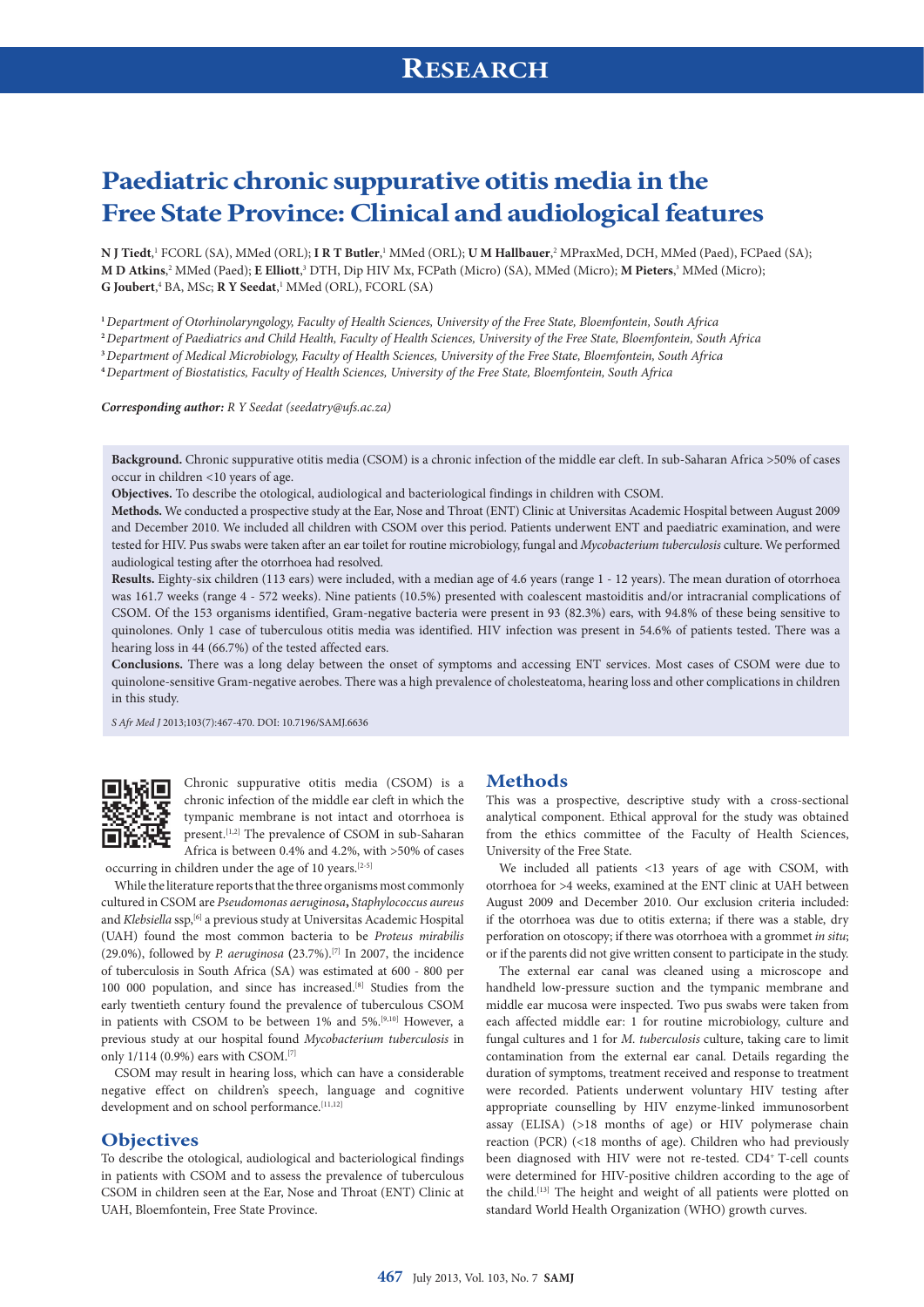## **RESEARCH**

Audiological testing was performed once the otorrhoea had resolved. Air conduction thresholds were recorded by play or pure-tone audiometry, as appropriate for the age of the child, in a soundproof booth with a calibrated diagnostic audiometer (Madsen OB822 or Interacoustic AC33, respectively). When possible, bone conduction thresholds were measured. The pure tone average (PTA) was calculated as the average of the hearing thresholds at 500 Hz, 1 000 Hz and 2 000 Hz.

Results are represented by frequencies and percentages. Groups were compared using *t*-tests, chi-squared or Fischer's exact tests, as appropriate.

### **Results**

Ninety-two children were enrolled in the study, but data collection was incomplete in 6, leaving 86 cases for analysis, comprising 45 males (52.3%) and 41 females (47.7%). The median age was 4.6 years (range 1 - 12 years). Of the 113 ears evaluated, 59 (68.6%) patients had unilateral disease and 27 (31.4%) had bilateral disease with a slight right-sided predominance in 59 (52.2%) ears.

The mean duration of otorrhoea was 161.7 weeks (range 4 - 572 weeks). Referrals came mainly from district hospital doctors (32.6%) and paediatricians in the public sector (31.4%), with relatively few referrals from the primary health sector (Table 1). There was a parental complaint of hearing loss in 48 (55.8%) children. Five (5.8%) patients had a history of prior adenoidectomy or adenotonsillectomy. Ventilation tubes had been inserted in 7/113 (6.2%) ears, but no patient had a ventilation tube *in situ* when entered into the study. No tympanoplasties had been performed but 1 patient had undergone tympanomastoidectomy at another hospital. The parents did not know the indication for this procedure.

In the 3 months prior to enrolment, 55 (48.6%) ears in 42 (48.8%) patients had not received any treatment for CSOM while 58 (51.4%) ears had been treated. Eight (7.1%) ears were treated with topical acetic acid drops; 18 (15.9%) with topical quinolones; 26 (23.0%) with oral antibiotics; 8 (7.1%) with the combination of acetic acid drops and oral antibiotics and 4 (3.5%) with the combination of oral and topical antibiotics. Of the 16 ears treated with topical acetic acid drops, 2 (12.5%) had improved with treatment. Ten (45.4%) of the ears treated with the topical antibiotics had responded to the initial treatment while 11/38 (28.9%) ears treated with oral antibiotics initially responded. We were unable to document the class of antibiotic used since the children's parents did not usually know which treatment was used.

Of the 113 tympanic membrane perforations, 25 (22.1%) were marginal perforations and 88 (77.9%) were central perforations. Ninety-six (85.0%) had a thickened appearance, with 63 (55.8%) displaying focal areas of granulation tissue. Three (2.7%) tympanic membranes had areas of myringosclerosis and 14 (12.4%) were inflamed. The middle ear mucosa was oedematous in 80 (70.8%) ears

| Table 1. Referring healthcare worker $(N=86)$ |                    |  |  |  |  |  |
|-----------------------------------------------|--------------------|--|--|--|--|--|
| Referral                                      | $n\left(\%\right)$ |  |  |  |  |  |
| District hospital doctor                      | 28(32.6)           |  |  |  |  |  |
| Public sector paediatrician                   | 27(31.4)           |  |  |  |  |  |
| Primary healthcare doctor                     | 15(17.4)           |  |  |  |  |  |
| Private general practitioner                  | 11(12.8)           |  |  |  |  |  |
| Private paediatrician                         | 1(1.2)             |  |  |  |  |  |
| Audiologist                                   | 3(3.5)             |  |  |  |  |  |
| Other                                         | 1(1.2)             |  |  |  |  |  |

and appeared inflamed in 76 (67.3%). The affected middle ear spaces contained granulation tissue in 42 (37.2%) ears. Cholesteatoma was present in 23 (20.4%) of the 113 ears. None of the patients had a cleft palate or bifid uvula.

We cultured and identified 153 organisms (Table 2). Gramnegative bacteria were present in 93 (82.3%) ears. *P. mirabilis* was the most common organism in 33 (29.2%) affected ears, followed by *P. aeruginosa* in 22 (19.5%) ears. No organisms were cultured in 6 (5.3%) of the affected ears. Gram-negative bacteria were susceptible to ciprofloxacin in 94.8% of cases. *M. tuberculosis* was cultured from 1 HIV-negative child, who also had coalescent mastoiditis and a subperiosteal abscess but did not have facial nerve palsy.

The same bacteria were cultured from both ears in 15/27 (55.5%) children with bilateral perforations. In 9 (33.3%) patients, the same bacteria were found with 1 additional pathogen cultured in 1 of the ears, while in 3 (11.1%) cases the bacteria differed between the 2 ears.

Thirty-five patients were known to be HIV-positive with 23 (65.7%) receiving antiretroviral treatment. Forty-eight of the 51

### **Table 2. Bacteria cultured (***N***=113) Bacteria** *n* **(%)** Gram-negative aerobes *Proteus mirabilis* 33 (29.2) *Pseudomonas aeruginosa* 22 (19.5) *Haemophilus influenzae* 22 (19.5) *Providencia stuartii* 7 (6.2) *Escherichia coli* 6 (5.3) *Klebsiella oxytoca* 4 (3.5) *Klebsiella pneumonia* 4 (3.5) *Citrobacter freundii* 2 (1.8) *Proteus vulgaris* 2 (1.8) *Acinetobacter baumannii* 2 (1.8) *Burkholderia cepacia* 2 (1.8) *Morganella morganii* 2 (1.8) *Enterobacter cloacae* 1 (0.9) Gram-positive aerobes *Staphylococcus aureus* 7 (6.2) *Streptococcus pyogenes* 3 (2.7) *Enterococcus faecalis* 2 (1.8) Coagulase neg. *Staphylococcus* 2 (1.8) *Streptococcus* group G 1 (0.9) *Streptococcus pneumonia* 1 (0.9) *Streptococcus anginosus* 1 (0.9) Anaerobes *Bacteriodes thetaiotaomicron* 6 (5.3) *Peptostreptococcus tetradius* 5 (4.4) *Bacteroides ovatus* 4 (3.5) *Fusobacterium necrophorum* 3 (2.7) *Porphyromonas asaccharolytica* 2 (1.8) *Peptostreptococcus anaerobius* 1 (0.9) *Peptostreptococcus prevotii* 1 (0.9) *Fusobacterium nucleatum* 1 (0.9)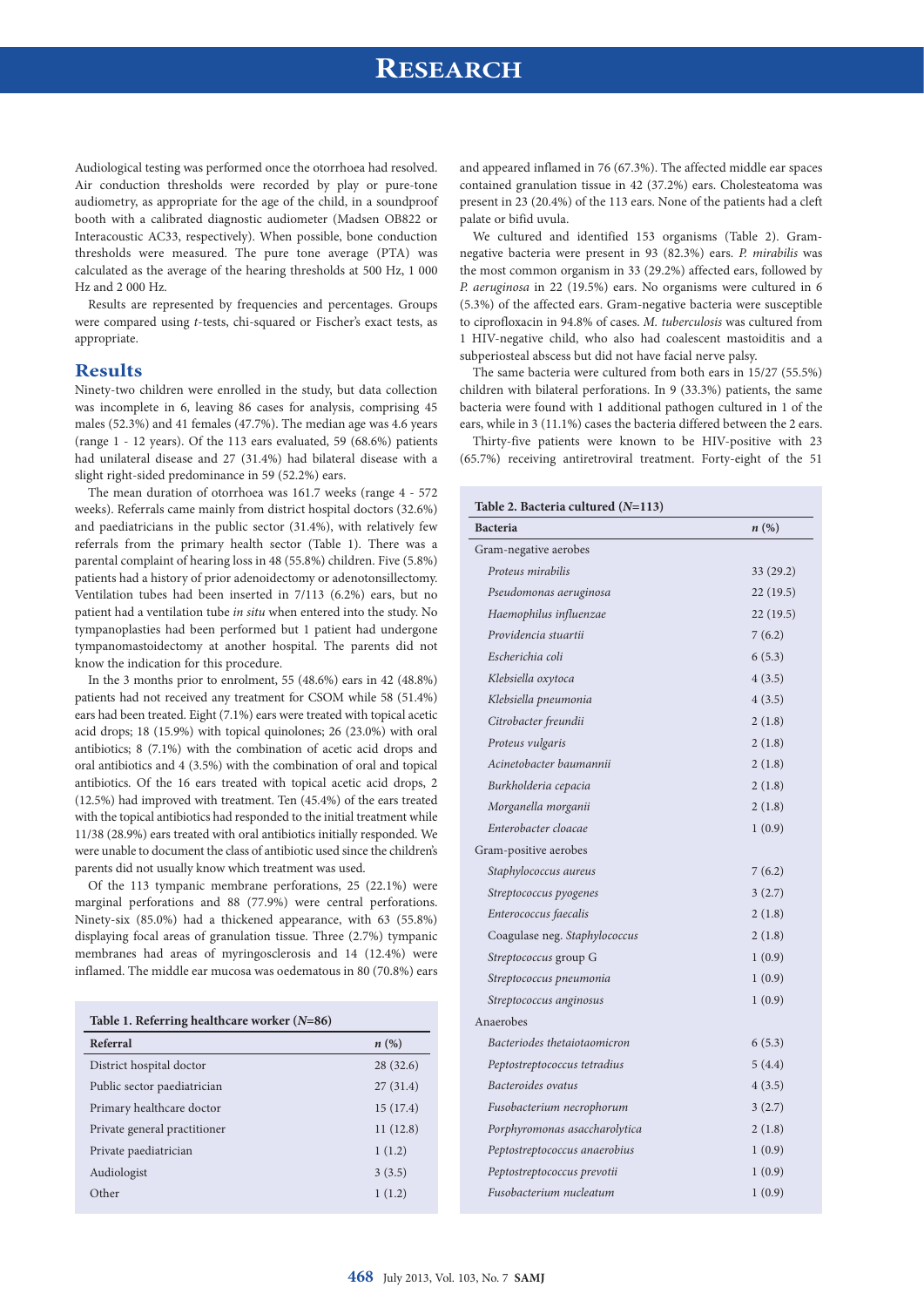### **RESEARCH**

patients whose HIV status was not known consented to HIV testing, with 10 (20.8%) of these patients testing positive. Thus, 45/83 (54.2%) patients were HIV-positive. CD4<sup>+</sup> T-cell counts were measured in 44/45 HIV-positive children: 22 were immunosuppressed, 4 mildly immunodeficient, 9 moderately immunodeficient and 9 severely immunodeficient. Other co-morbidities included anaemia in 39 (45.3%) patients and malnutrition – 22/85 (25.9%) children being underweight and 29/82 (35.4%) showing stunting.

There was no significant difference in the bacteria cultured between HIV-negative and HIV-positive patients or between the anaemic and non-anaemic patients (*p*>0.05). Among HIV-positive patients, there was no significant difference between the immunosuppressed and non-immunosuppressed patients. However, *P. mirabilis* was found significantly more frequently in patients who were underweight (40.9% v. 17.5%; *p*=0.0256).

Nine patients (10.5%) had complications of CSOM with 6 patients having >1 complication. Complications occurred in 6/21 (28.6%) patients (6/23 ears) that had a cholesteatoma (Table 3). Mastoiditis and subperiosteal abscess formation were significantly more common in ears with cholesteatoma than those without (*p*<0.0001).

Because of difficulty with follow-up and audiology staffing shortages, audiological testing could only be performed in 46 (53.5%) patients (66 affected ears) (Table 4). Forty-four (66.7%) of the ears tested had a hearing loss, as defined by a PTA >25 decibels hearing level (dB HL). Bone conduction thresholds could only be determined for 11 affected ears as a result of the young age of most of the children. Because of the small number, these results are not reported.

There was a parental complaint of hearing loss in 48 (72.7%) of those ears that underwent audiological testing. The median PTA was 41.7 dB HL in ears where there was a complaint of hearing loss compared

| Table 3. Ear complications $(N=113)$ |                                   |          |  |  |  |  |  |
|--------------------------------------|-----------------------------------|----------|--|--|--|--|--|
|                                      | $n(\%)$                           |          |  |  |  |  |  |
|                                      | No cholesteatoma<br>Cholesteatoma |          |  |  |  |  |  |
| Complication                         | $(N=23)$                          | $(N=90)$ |  |  |  |  |  |
| Mastoiditis                          | 6(26.1)                           | 1(1.1)   |  |  |  |  |  |
| Meningitis                           | 1(4.3)                            | 2(2.2)   |  |  |  |  |  |
| Subperiosteal abscess                | 6(26.1)                           | 0(0)     |  |  |  |  |  |
| Intracranial abscess                 | 1(4.3)                            | 0(0)     |  |  |  |  |  |
| Facial nerve palsy                   | 1(4.3)                            | 0(0)     |  |  |  |  |  |

### **Table 4. Pure tone audiometry results**

with 25.0 dB HL in ears where there was no such complaint ( $p=0.05$ ). There was no association between the type of perforation (central v. marginal) or the presence of cholesteatoma and a PTA >25 dB HL (*p*=0.5068 and *p*=0.4262, respectively). There was no correlation between the duration of otorrhoea and audiometric thresholds (Spearman correlation coefficient ≤0.2 for all tested frequencies and for the PTA). The audiometric thresholds did not differ significantly between the HIV-positive and HIV-negative patients (*p*>0.05), nor did they differ significantly between the immunosuppressed and nonimmunosuppressed HIV-positive patients (*p*>0.05).

### **Discussion**

The mean duration of otorrhoea in patients included in the study was 161 weeks (>3 years), which may be due to various factors: (*i*) lack of access to primary health services; (*ii*) lack of, or delayed, referral from primary healthcare to ENT services; (*iii*) tolerance of the otorrhoea by parents and healthcare workers who are often unaware of the serious nature of CSOM; and (*iv*) limited availability of specialist ENT services in the province. Uncomplicated CSOM is painless and not physically debilitating, thus patients and caregivers may feel no urgency to seek prompt treatment,<sup>[12]</sup> emphasised by the 32% of children that were referred from paediatric clinics, most likely being examined primarily for other reasons.

There is a lack of consensus regarding the transition from acute otitis media with perforation of the tympanic membrane to CSOM – the WHO considers CSOM to be indicated if otorrhoea is present for ≥2 weeks,[2] while others consider ≥6 weeks.[1] For our inclusion criteria, we chose 4 weeks as the duration of otorrhoea to include as many patients with CSOM as possible, but exclude patients with acute otitis media.

There was an almost equal distribution of male and female patients in our study, in contrast to other studies that found a male predominance.[4,5,14-16] The predominance of unilateral disease in children with CSOM has previously been noted.[3,12,16-19]

Most children who had been treated prior to referral did not respond to the treatment given or relapsed, which was the reason for referral. Treatment failure may be due to failure to combine ear toilet with medical treatment, the use of ineffective treatment or the result of re-infection related to poor hygienic conditions.[2,3] Removal of pus and debris improves the quality of the examination and the efficacy of topical agents in eradicating infections in the middle ear and mastoid.<sup>[6]</sup> Indeed, ear toilet on its own may be as efficacious as ear toilet combined with ototopical or parenteral treatment,<sup>[19]</sup> although Smith *et al.*<sup>[20]</sup> did not find this to be the case. We did not document if ear toilet had previously been performed in our patients.

| $\cdot$                           | $n\left(\%\right)$ |                    |                      |                      |                      |                                        |  |  |
|-----------------------------------|--------------------|--------------------|----------------------|----------------------|----------------------|----------------------------------------|--|--|
| Threshold (dB HL)                 | 250 Hz<br>$(N=50)$ | 500 Hz<br>$(N=65)$ | 1 000 Hz<br>$(N=66)$ | 2 000 Hz<br>$(N=65)$ | 4 000 Hz<br>$(N=55)$ | Average<br>$500 - 2000$ Hz<br>$(N=65)$ |  |  |
| Median                            | 45                 | 45                 | 35                   | 35                   | 35                   | 38.3                                   |  |  |
| $\leq$ 25                         | 13(26)             | 19(29.2)           | 21(31.6)             | 23(35.4)             | 14(25.5)             | 21(32.3)                               |  |  |
| $26 - 40$                         | 10(20)             | 13(20)             | 15(22.7)             | 21(32.3)             | 20(36.4)             | 13(20)                                 |  |  |
| $41 - 55$                         | 9(18)              | 12(18.6)           | 11(16.7)             | 9(13.9)              | 6(10.9)              | 10(15.4)                               |  |  |
| $56 - 70$                         | 8(16)              | 11(16.9)           | 11(16.7)             | 5(7.7)               | 9(16.4)              | 13(20)                                 |  |  |
| $71 - 90$                         | 5(10)              | 5(7.7)             | 2(3)                 | 0(0)                 | 0(0)                 | 2(3)                                   |  |  |
| $\geq 90$                         | 5(10)              | 5(7.7)             | 6(9)                 | 7(10.8)              | 6(10.9)              | 6(9.2)                                 |  |  |
| $dB$ HL = decibels hearing level. |                    |                    |                      |                      |                      |                                        |  |  |